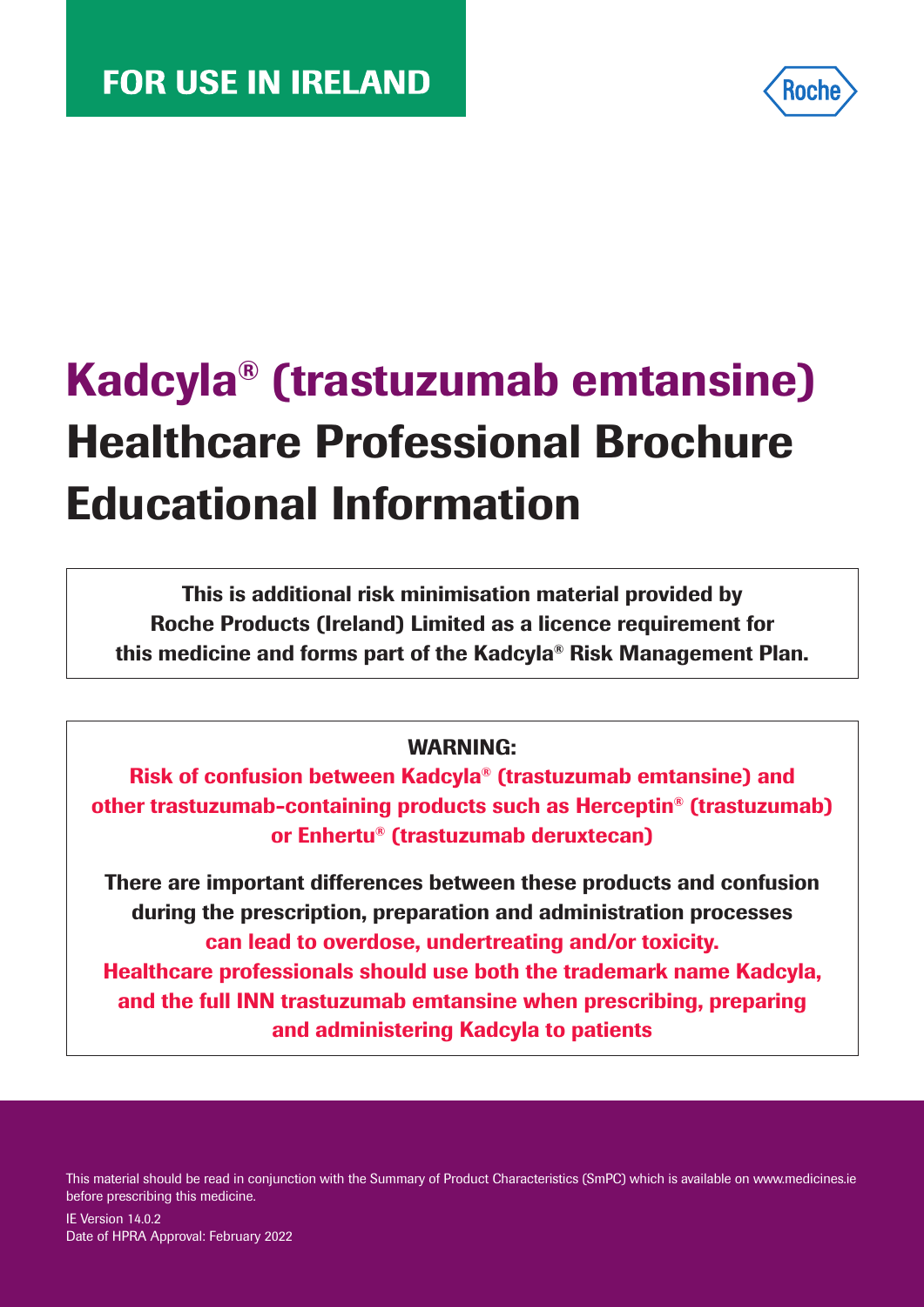# **Table of Contents**

| $Indication. 3$                                     |  |
|-----------------------------------------------------|--|
|                                                     |  |
| Differences and similarities between Roche products |  |
|                                                     |  |
|                                                     |  |
|                                                     |  |
|                                                     |  |
|                                                     |  |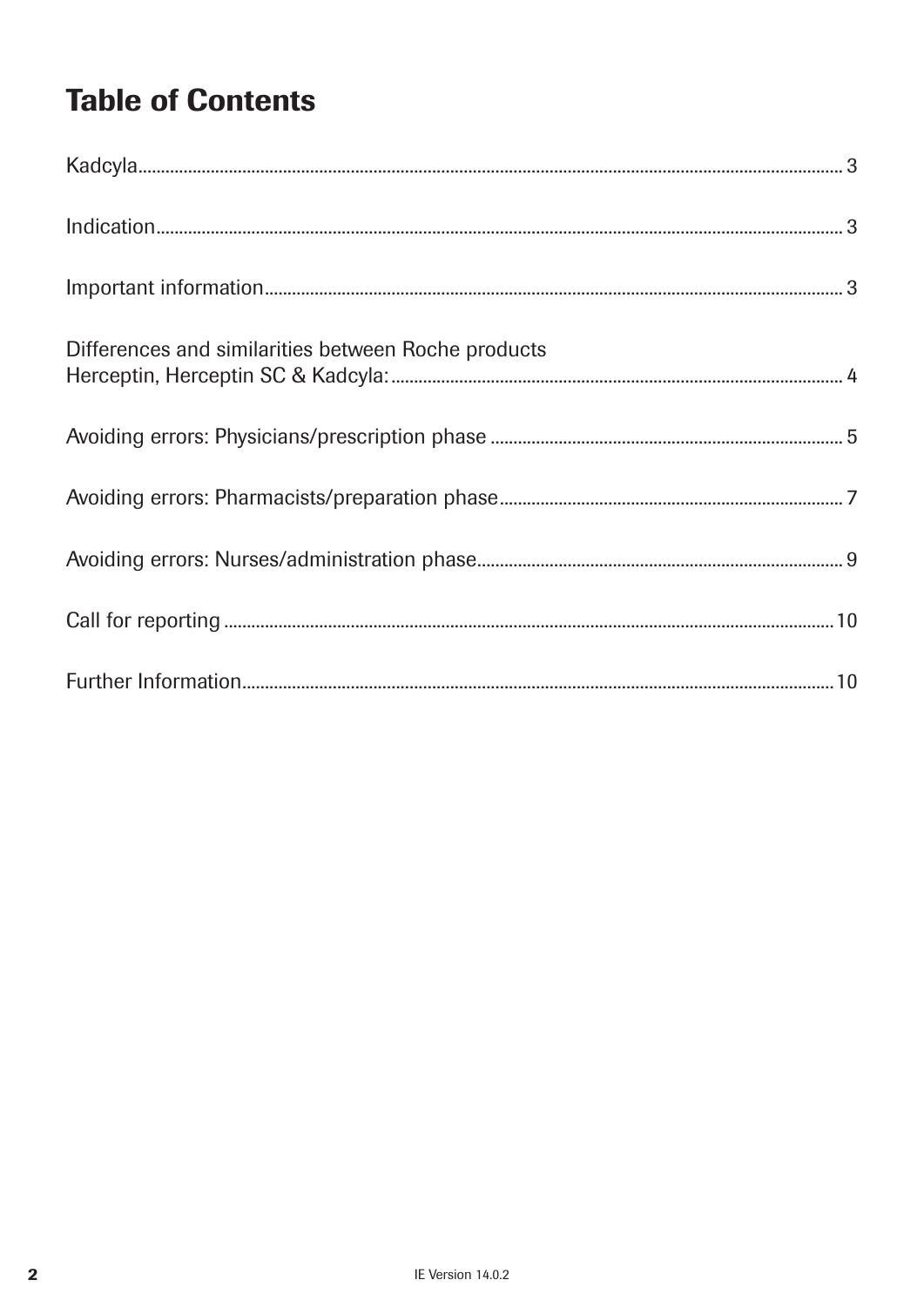# Kadcyla®

Kadcyla® (trastuzumab emtansine) is an antibody-drug conjugate containing humanised anti-HER2 IgG1 antibody trastuzumab linked to DM1, a microtubule-inhibitory maytansinoid. **Emtansine refers to the** combination of the linker and DM1.

### Indication

#### Early Breast Cancer (EBC)

Kadcyla<sup>®</sup>, as a single agent, is indicated for the adjuvant treatment of adult patients with **HER2-positive early breast cancer** who have residual invasive disease, in the breast and/or lymph nodes, after neoadjuvant taxane-based HER2-targeted therapy.

#### Metastatic Breast Cancer (MBC)

Kadcyla<sup>®</sup>, as a single agent, is indicated for the treatment of adult patients with **HER2-positive,** unresectable, locally advanced or metastatic breast cancer who previously received trastuzumab and a taxane, separately or in combination. Patients should have either:

- Received prior therapy for locally advanced or metastatic disease, or
- Developed disease recurrence during or within 6 months of completing adjuvant therapy.

## Important information

Kadcyla<sup>®</sup> (trastuzumab emtansine) is a **different product** with a different active substance than other trastuzumab-containing products such as Herceptin (trastuzumab) or Enhertu (trastuzumab deruxtecan)

- Kadcyla<sup>®</sup> (trastuzumab emtansine) is **Not a generic version or biosimilar** of Herceptin<sup>®</sup> (trastuzumab) and has different properties, indications and dose
- Kadcyla<sup>®</sup> (trastuzumab emtansine) is **NOT interchangeable** with other trastuzumab-containing products such as Herceptin® (trastuzumab) or Enhertu (trastuzumab deruxtecan)
- **Do Not** administer Kadcyla (trastuzumab emtansine) **in combination** with other trastuzumabcontaining products such as Herceptin (trastuzumab) or Enhertu (trastuzumab deruxtecan) or with chemotherapy
- **Do Not** administer Kadcyla (trastuzumab emtansine) at **doses greater than 3.6 mg/kg** once every three weeks
- Both the trademark name Kadcyla, and the full INN trastuzumab emtansine should be used and confirmed when prescribing, preparing and administering Kadcyla to patients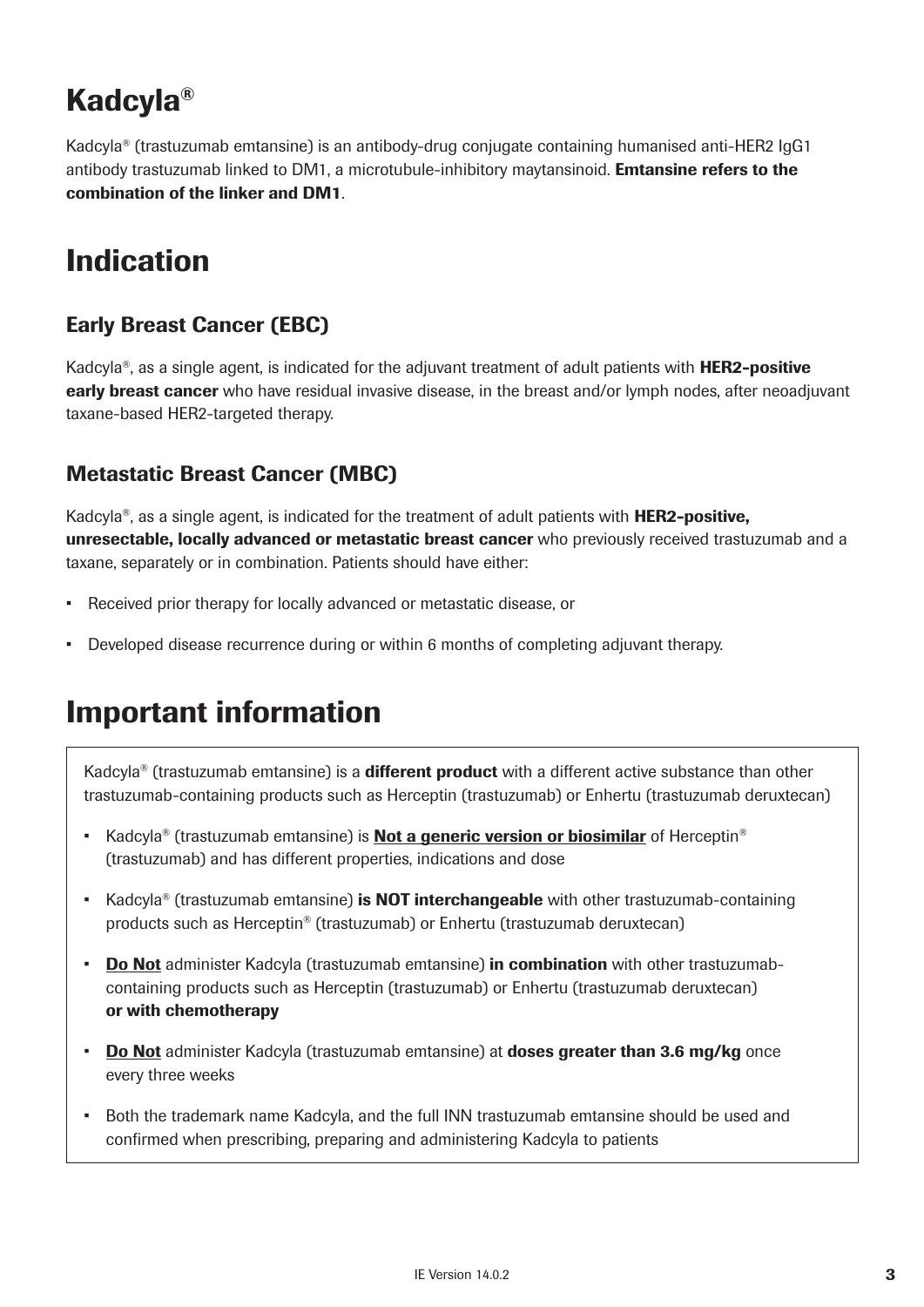## Differences and similarities between Roche products Herceptin, Herceptin SC & Kadcyla:

| <b>Trademark®</b>                                           | Herceptin®                                   | Herceptin <sup>®</sup> SC               | <b>Kadcyla</b><br>trastuzumab emtansine |  |
|-------------------------------------------------------------|----------------------------------------------|-----------------------------------------|-----------------------------------------|--|
| <b>Indication</b>                                           | HER2-positive BC<br><b>HER2-positive MGC</b> | HER2-positive BC                        | <b>HER2-positive BC</b>                 |  |
| <b>International</b><br><b>Nonproprietary</b><br>Name (INN) | trastuzumab                                  | trastuzumab<br>trastuzumab<br>emtansine |                                         |  |
| <b>Route of</b><br>administration                           | Intravenous (IV)                             | Subcutaneous (SC)                       | Intravenous (IV)                        |  |
| Dose (once every<br>8 mg/kg LD - 6 mg/kg MD<br>three weeks) |                                              | Fixed dose of 600 mg                    | $3.6$ mg/kg                             |  |
| <b>Form</b>                                                 | Powder                                       | Solution                                | <b>Powder</b>                           |  |
| <b>Vial content</b>                                         | 150 mg                                       | 600 mg                                  | 100 mg and 160 mg                       |  |
| <b>Vial size</b>                                            | 15 <sub>m</sub>                              | 5 <sub>m</sub>                          | 15 ml and 20 ml                         |  |

BC, breast cancer; LD, loading dose; MGC, metastatic gastric or gastro-oesophageal junction adenocarcinoma. Please be aware that biosimilars of Herceptin® (trastuzumab) and other drugs containing trastuzumab (with the same or a different strength) may also be available for administration by IV infusion. Please note that the availability of a particular product is dependent on the specific healthcare setting. The healthcare professional is invited to consult the correspondent SmPC in the website www.medicines.ie for approved indications and updated product information for each of those products.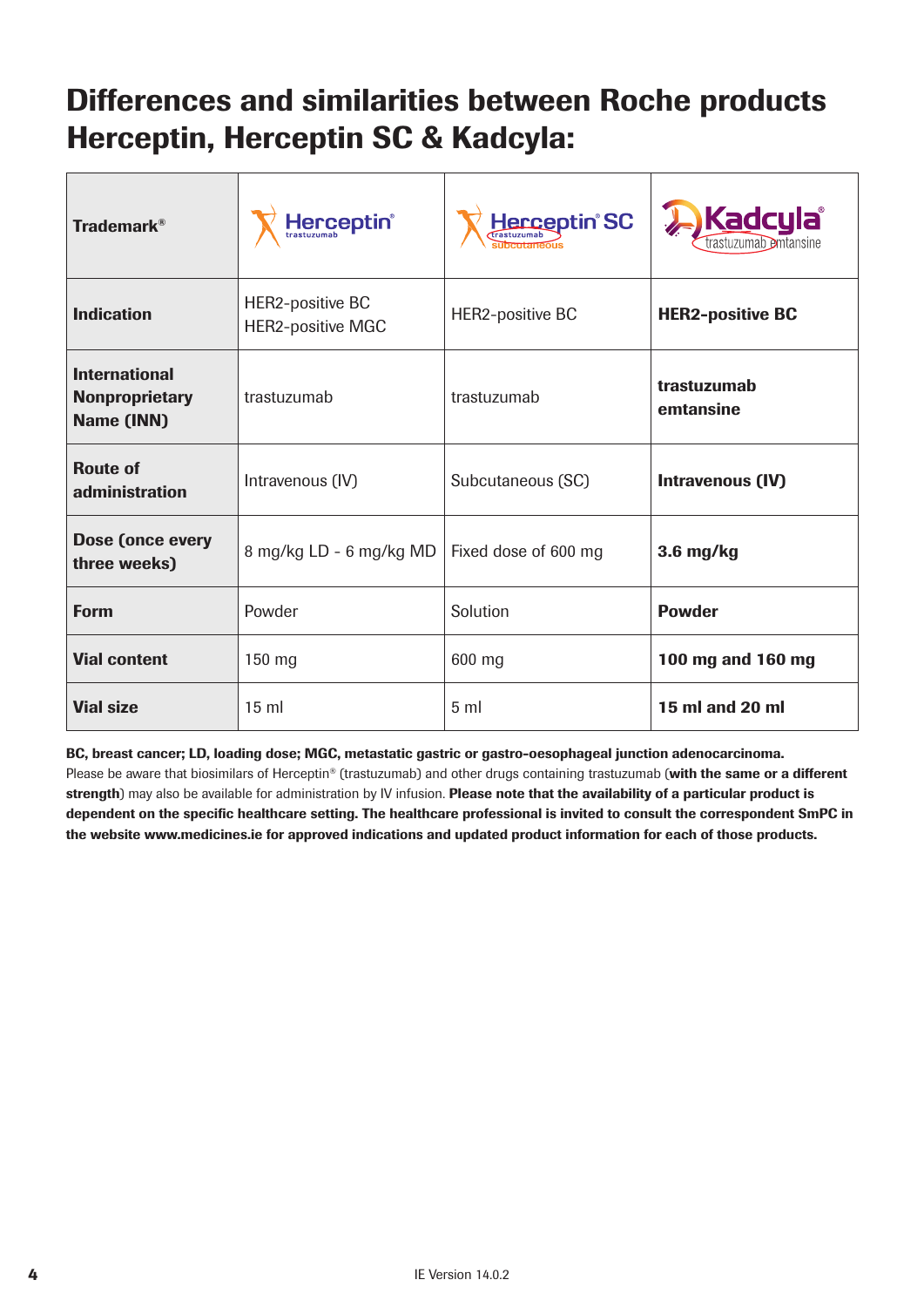# Avoiding errors: Physicians/prescription phase

Due to the similar INN between Kadcyla (trastuzumab emtansine) and other trastuzumab-containing products such as Herceptin (trastuzumab) or Enhertu (trastuzumab deruxtecan) errors can occur when prescribing.

#### Electronic systems: Potential areas of confusion





| <b>Alphabetical name sorting</b> | <b>Name truncation &amp; Limited text field</b>         |
|----------------------------------|---------------------------------------------------------|
| Trastuzumab, trastuzumab SC      | If the system only displays part of the medication name |
| trastuzumab emtansine and        | in its drop-down menu or text window (e.g trastuzumab,  |
| trastuzumab deruxtecan may be    | trastuzumab SC, trastuzumab emtansine and               |
| positioned one after the other   | trastuzumab deruxtecan)                                 |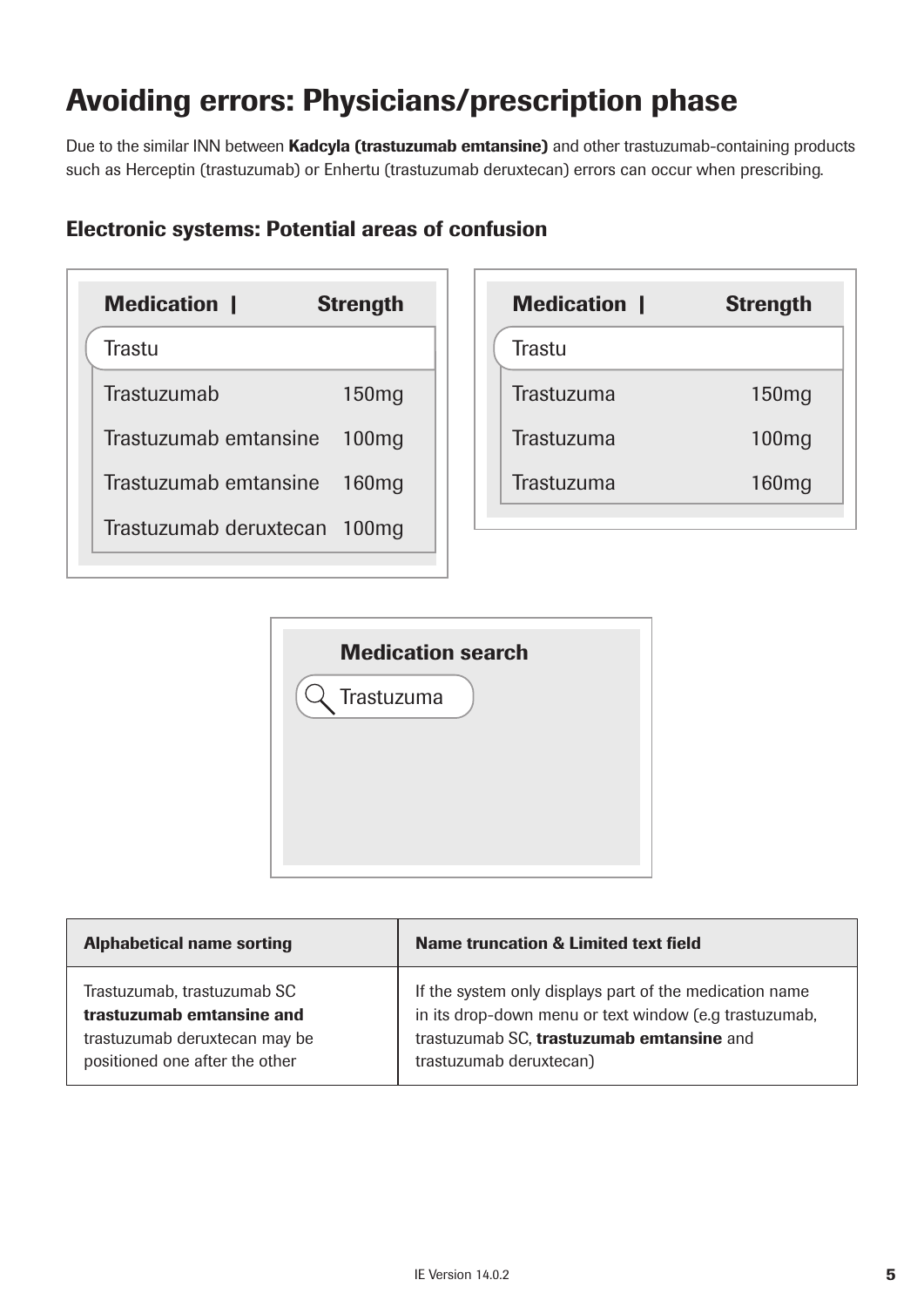#### Written prescriptions: Potential areas of confusion

Both Kadcyla<sup>®</sup> and **trastuzumab emtansine** should always be used and confirmed when prescribing.

| <b>Example</b>                                                     | Do not truncate either name                                       |
|--------------------------------------------------------------------|-------------------------------------------------------------------|
| Kadcyla (trastuzumab emtansine)<br>Trastuzumab emtansine (Kadcyla) | Kadcyla (trastuzumab e)<br>Kadcyla (trastuzumab)<br>Trastuzumab e |

#### Mitigation measures

- Prescribers must familiarise themselves with the Kadcyla® Summary of Product Characteristics (SmPC) which is available at www.medicines.ie
- Refer to Kadcyla<sup>®</sup> and trastuzumab emtansine when discussing the drug with the patient
- Electronic systems
	- Check correct medication before clicking
	- Always select the correct medication in the electronic medical record
	- Ensure the medication prescribed is **Kadcyla<sup>®</sup> (trastuzumab emtansine)** and not another trastuzumab-containing product such as Herceptin (trastuzumab) or Enhertu (trastuzumab deruxtecan)
	- Request use of brand names, where possible.
- Written prescriptions
	- Ensure that both Kadcyla<sup>®</sup> and trastuzumab emtansine are written on the prescription and in the patient notes
	- Do not abbreviate, truncate or omit any name
- Ensure the correct medication is clearly recorded in the patient history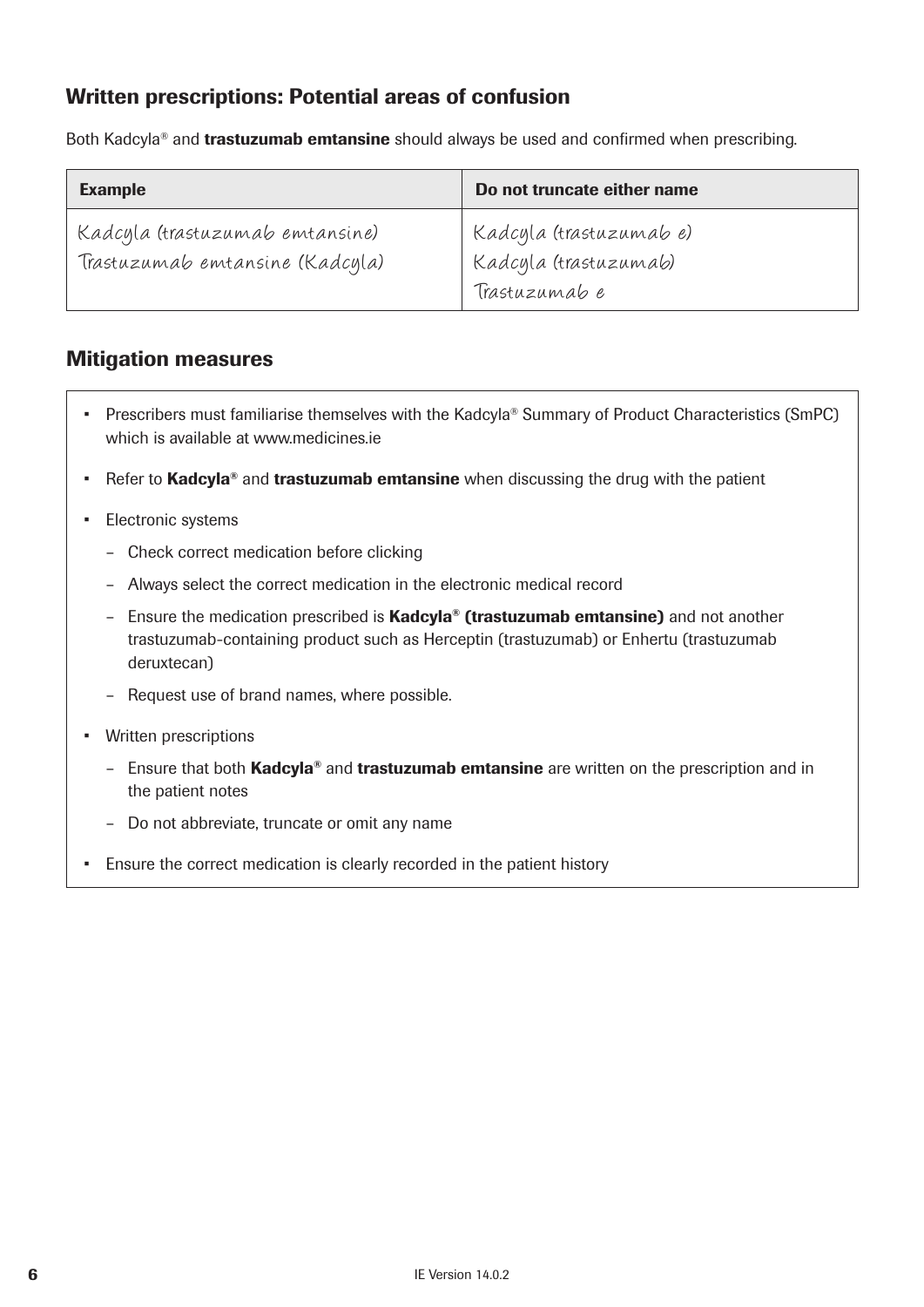# Avoiding errors: Pharmacists/preparation phase

Healthcare professionals should check the product carton, vial label and vial cap colour to ensure that the medicinal product being prepared and administered is **Kadcyla (trastuzumab emtansine)** and not another trastuzumab-containing product such as Herceptin (trastuzumab) or Enhertu (trastuzumab deruxtecan).

#### Differences and similarities between Roche products Herceptin, Herceptin SC & Kadcyla:

| <b>Trademark®</b>                | Herceptin®<br>trastuzumab                                                                                                                                                                                | <b>Herceptin<sup>®</sup>SC</b><br>trastuzumab<br>subcutaneous                                                                                                                            | Kadcyla<br>trastuzumab emtansine                                                                                                                                                                                                           |                                                                                                                                                                                                                              |
|----------------------------------|----------------------------------------------------------------------------------------------------------------------------------------------------------------------------------------------------------|------------------------------------------------------------------------------------------------------------------------------------------------------------------------------------------|--------------------------------------------------------------------------------------------------------------------------------------------------------------------------------------------------------------------------------------------|------------------------------------------------------------------------------------------------------------------------------------------------------------------------------------------------------------------------------|
| <b>Content</b>                   | 150 mg                                                                                                                                                                                                   | 600 mg                                                                                                                                                                                   | $100$ mg                                                                                                                                                                                                                                   | 160 mg                                                                                                                                                                                                                       |
| <b>Carton image</b><br>& colours | Herceptin <sup>®</sup> 150 mg<br>powder for concentrate for<br>solution for infusion<br>Trastuzumab<br>150 mg<br>For intravenous use only after<br>reconstitution and dilution<br>Roche<br>$\Box$ 1 vial | <b>Herceptin</b> <sup>®</sup><br>600 mg<br>solution for injection<br>in vial<br>Trastuzumab<br>600 mg/5 mL<br>For subcutaneous use<br>only<br>$\langle$ Roche $\rangle$<br>$\Box$ 1 vial | Kadcyla <sup>®</sup> 100 mg<br>powder for concentrate for<br>solution for infusion<br>trastuzumab emtansine<br>$100 \,\mathrm{mg}$<br>For intravenous use after<br>reconstitution and<br>dilution<br>1 vial of<br>$\zeta$ Roche)<br>100 mg | Kadcyla <sup>®</sup> 160 mg<br>powder for concentrate for<br>solution for infusion<br>trastuzumab emtansine<br>160 mg<br>For intravenous use after<br>reconstitution and<br>dilution<br>1 vial of<br>$\zeta$ Roche<br>160 mg |
| <b>Label colours</b>             | 鐆<br>Herceptin <sup>®</sup> 150 mg<br>powder for infusion<br>Trastuzumab<br>150 mg<br>For intravenous use only                                                                                           | Herceptin <sup>®</sup> 600 mg<br>solution for injection<br>Trastuzumab<br>600 mg/5 mL<br>For subcutaneous use only                                                                       | Kadcyla <sup>®</sup> 100 mg<br>躩<br>powder for concentrate for<br>solution for infusion<br>trastuzumab emtansine<br>100 mg<br>Intravenous use<br>$\langle$ Riche $\rangle$                                                                 | Kadcyla <sup>*</sup> 160 mg<br>躚<br>powder for concentrate for<br>solution for infusion<br>trastuzumab emtansine<br>$160 \,\mathrm{mg}$<br>Intravenous use<br>$\langle$ Roche $\rangle$                                      |
| <b>Cap colour</b>                |                                                                                                                                                                                                          |                                                                                                                                                                                          |                                                                                                                                                                                                                                            |                                                                                                                                                                                                                              |
| <b>Distinctive</b><br>colours    | <b>Dark orange</b><br>/red                                                                                                                                                                               | <b>Dark orange</b><br>/ light blue                                                                                                                                                       | <b>Yellow</b><br>/ white                                                                                                                                                                                                                   | <b>Yellow</b><br>/ purple                                                                                                                                                                                                    |

Please be aware that biosimilars of Herceptin® (trastuzumab) and other drugs containing trastuzumab (with the same or a different strength) may also be available for administration by IV infusion. Please note that the availability of a particular product is dependent on the specific healthcare setting. The healthcare professional is invited to consult the correspondent SmPC in the website www.medicine.ie for approved indication and updated product information for each of those products.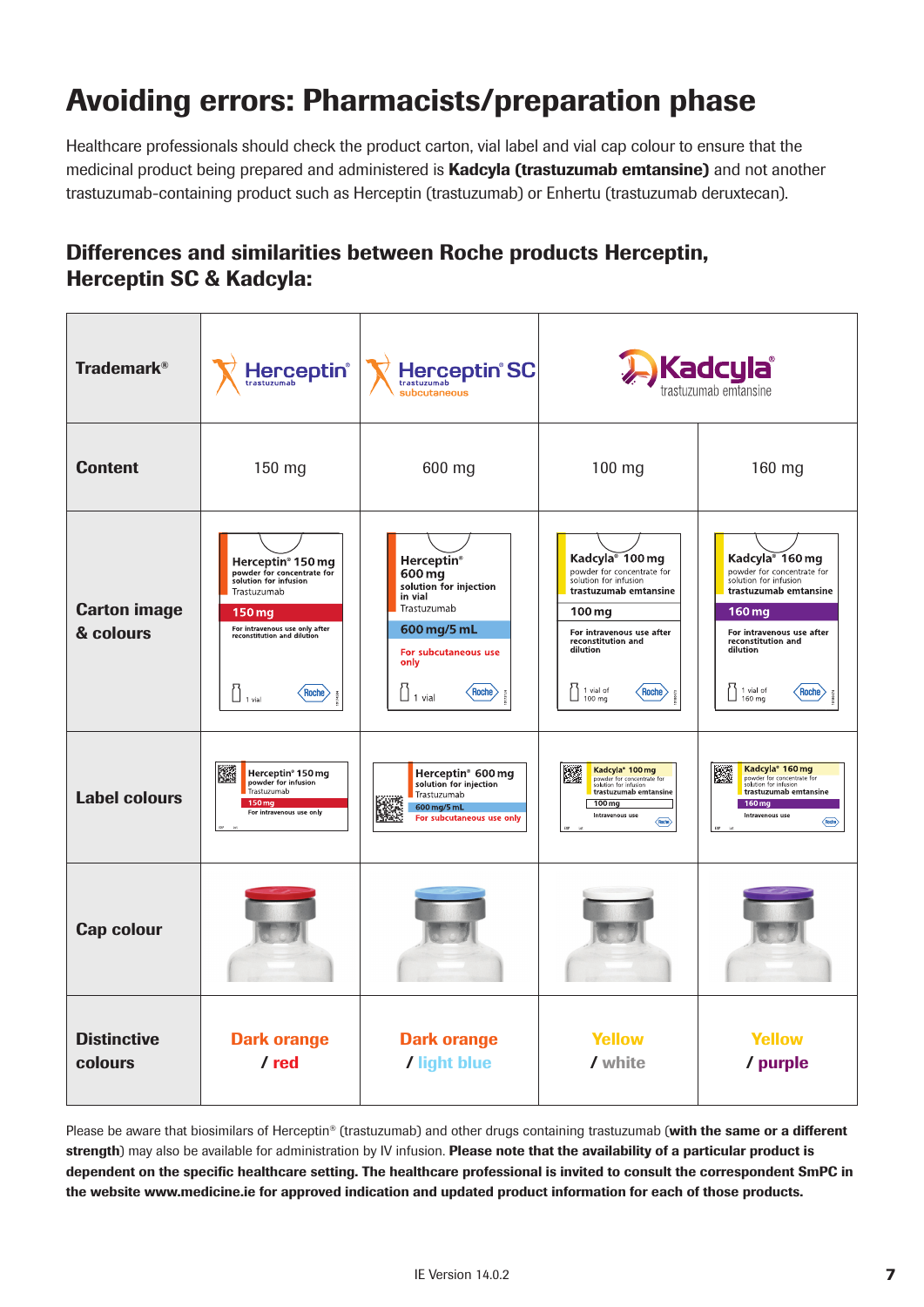#### Potential mitigation measures

- Pharmacists must familiarise themselves with the Kadcyla® SmPC which is available at www.medicines.ie
- Check that protocols to avoid medication errors are in place at the hospital/site and that they are followed
- Be aware when reading prescriptions that there are four types of medication with a similar INN trastuzumab, trastuzumab SC, trastuzumab emtansine and trastuzumab deruxtecan
- Double check the intended medication is **Kadcyla<sup>®</sup> (trastuzumab emtansine)** and that both the brand name and the INN are entered in the prescription and/or medical history and in pharmacy computer systems
- In case of any doubt, consult with the treating physician
- Familiarise yourself with the different cartons, labels and cap colours to select the correct product
- Ensure the correct medication is ordered from the wholesaler and that the correct medication is received in the pharmacy
- Store Kadcyla® (trastuzumab emtansine) in a different place in the fridge to other trastuzumabcontaining products (e.g. Herceptin, Herceptin SC or Enhertu)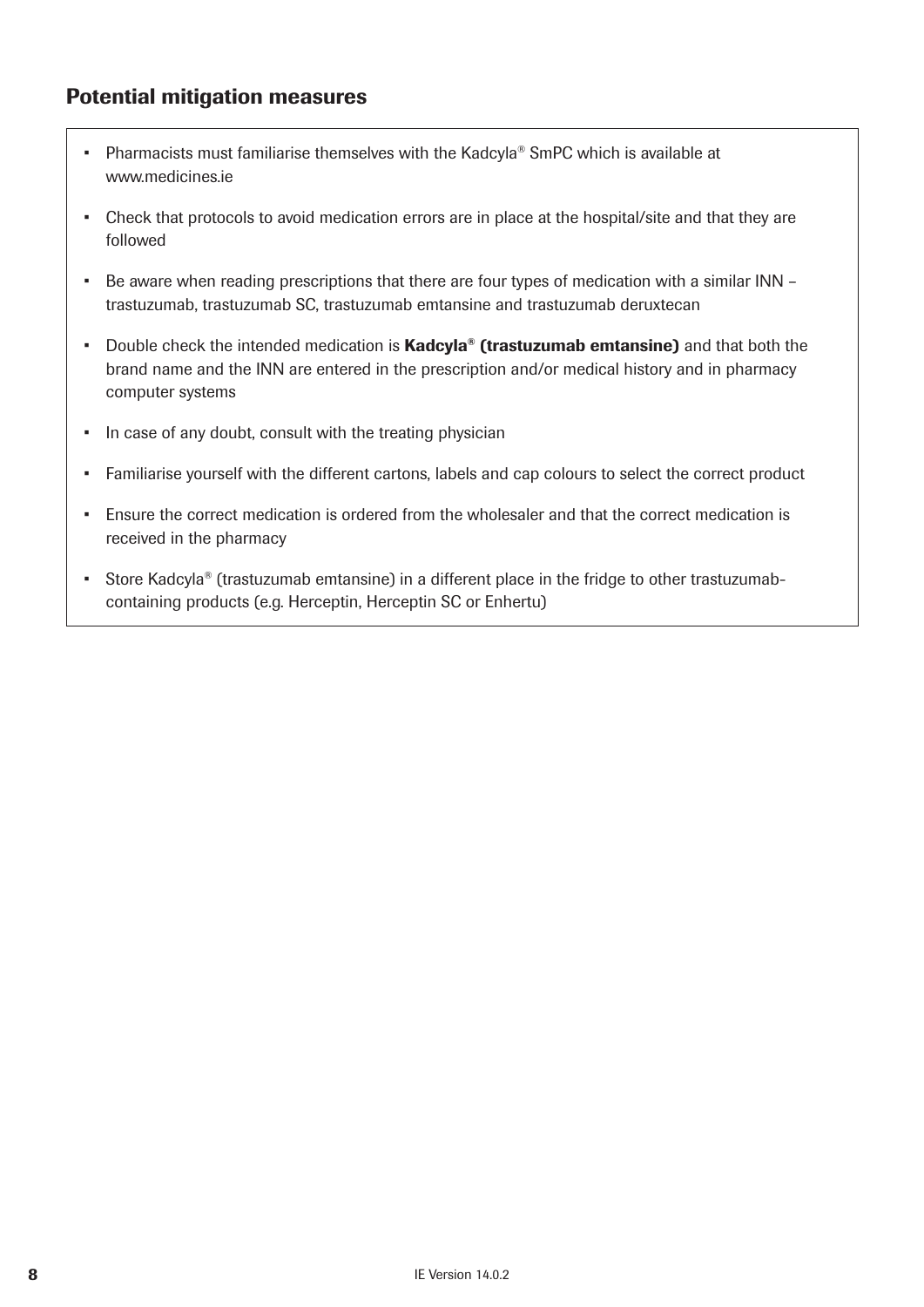# Avoiding errors: Nurses/administration phase

#### Potential mitigation measures

- Nurses must familiarise themselves with the Kadcyla® SmPC which is available at www.medicines.ie
- Ensure that protocols to avoid medication errors are in place at the hospital/site and that they are followed
- Check both the prescription and patient notes to ensure that Kadcyla<sup>®</sup> and trastuzumab emtansine have been recorded as the prescribed medication
- On receipt of the infusion bag, check the label on the infusion bag against the prescription and patient notes
- Consider using a two nurse double-checking system prior to infusion to ensure that the appropriate product and dosage is administered
- Refer to both Kadcyla<sup>®</sup> and trastuzumab emtansine when discussing the drug with the patient
- Do not administer Kadcyla® (trastuzumab emtansine) at **doses greater than 3.6 mg/kg once** every 3 weeks
- Familiarise yourself with the Kadcyla® (trastuzumab emtansine) dose modification for toxicities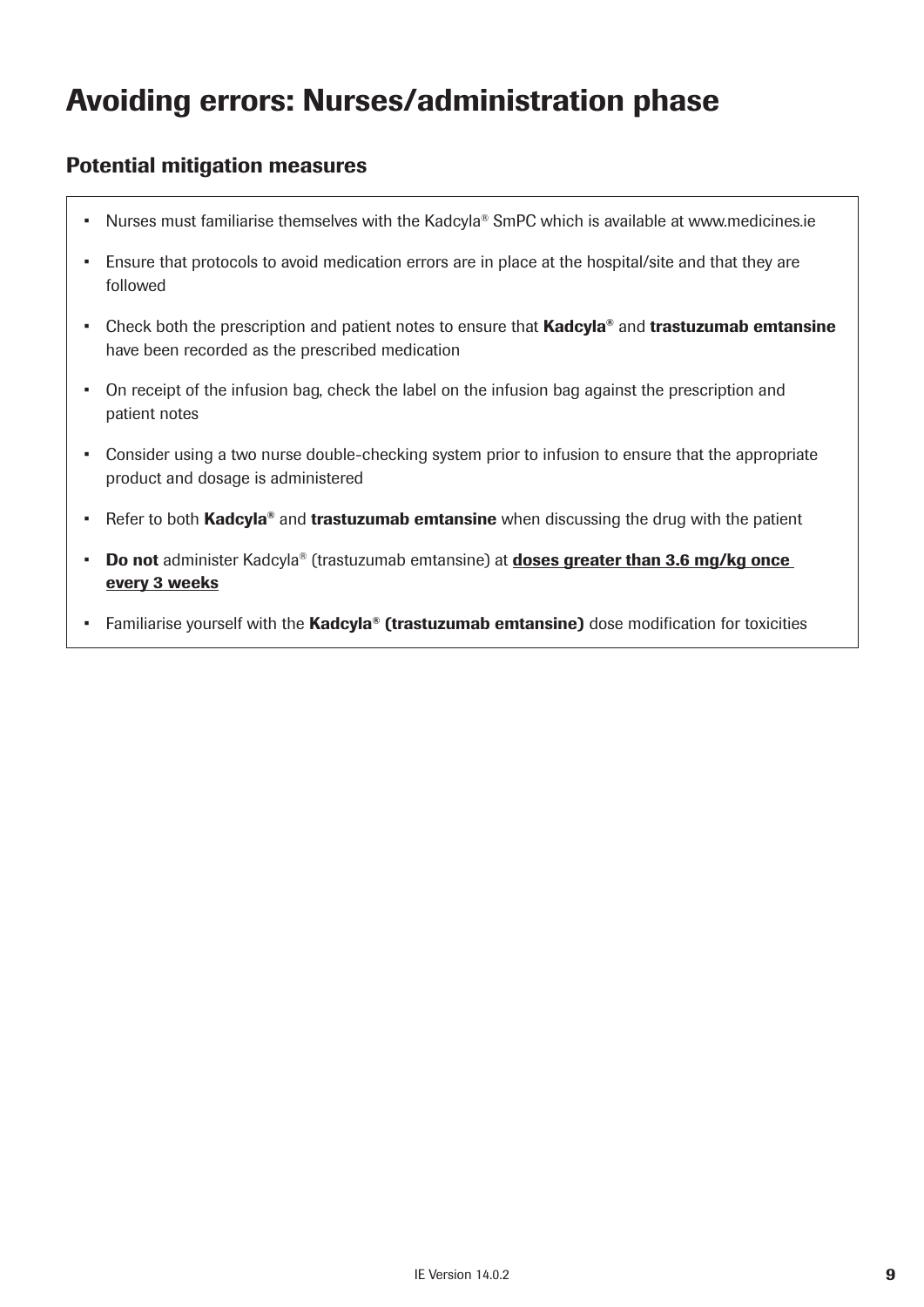# Call for reporting

#### Reporting of suspected adverse events or reactions

Reporting suspected adverse events or reactions after authorisation of the medicinal product is important. It allows continued monitoring of the benefit/risk balance of the medicinal product. Healthcare professionals are asked to report any suspected adverse events or reactions (see details below).

Where possible, healthcare professionals should report adverse events or reactions by brand name and batch number.

In the event of a suspected adverse event, please report it to: Post: The Drug Surveillance Centre, Roche Products (Ireland) Limited, 3004 Lake Drive, Citywest, Naas Road, Dublin 24. Telephone: (01) 4690700 **Email:** ireland.drug\_surveillance\_centre@roche.com

Alternatively, suspected adverse reactions should be reported to: HPRA Pharmacovigilance Website: www.hpra.ie

# Further Information

For electronic copies of this risk minimisation material, refer to www.hpra.ie and download the required material (enter 'Kadcyla' or 'trastuzumab emtansine' in the search box and click on 'EdM' next to any of the medicines that appear). Alternatively if you would like hard copies, please contact Roche Products (Ireland) Limited, 3004 Lake Drive, Citywest, Naas Road, Dublin 24 by mail, telephone (01 4690700) or email (Ireland.drug\_surveillance\_centre@roche.com).

**For further information about Kadcyla®**, please contact Medical Information at Roche Products (Ireland) Limited by telephone (01 4690700) or email (Ireland.druginfo@roche.com).